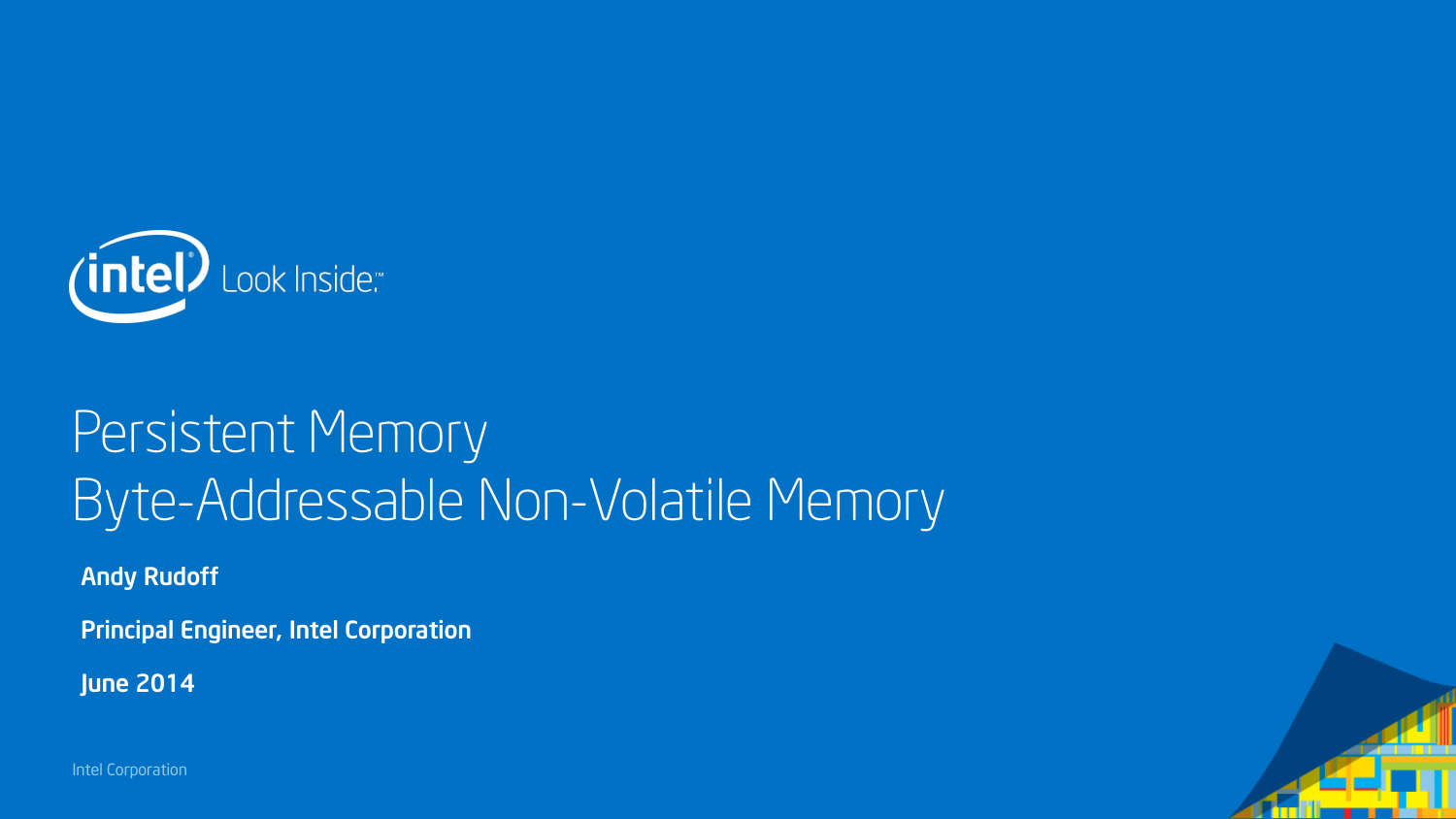# SNIA NVM Programming TWG



2

ïnte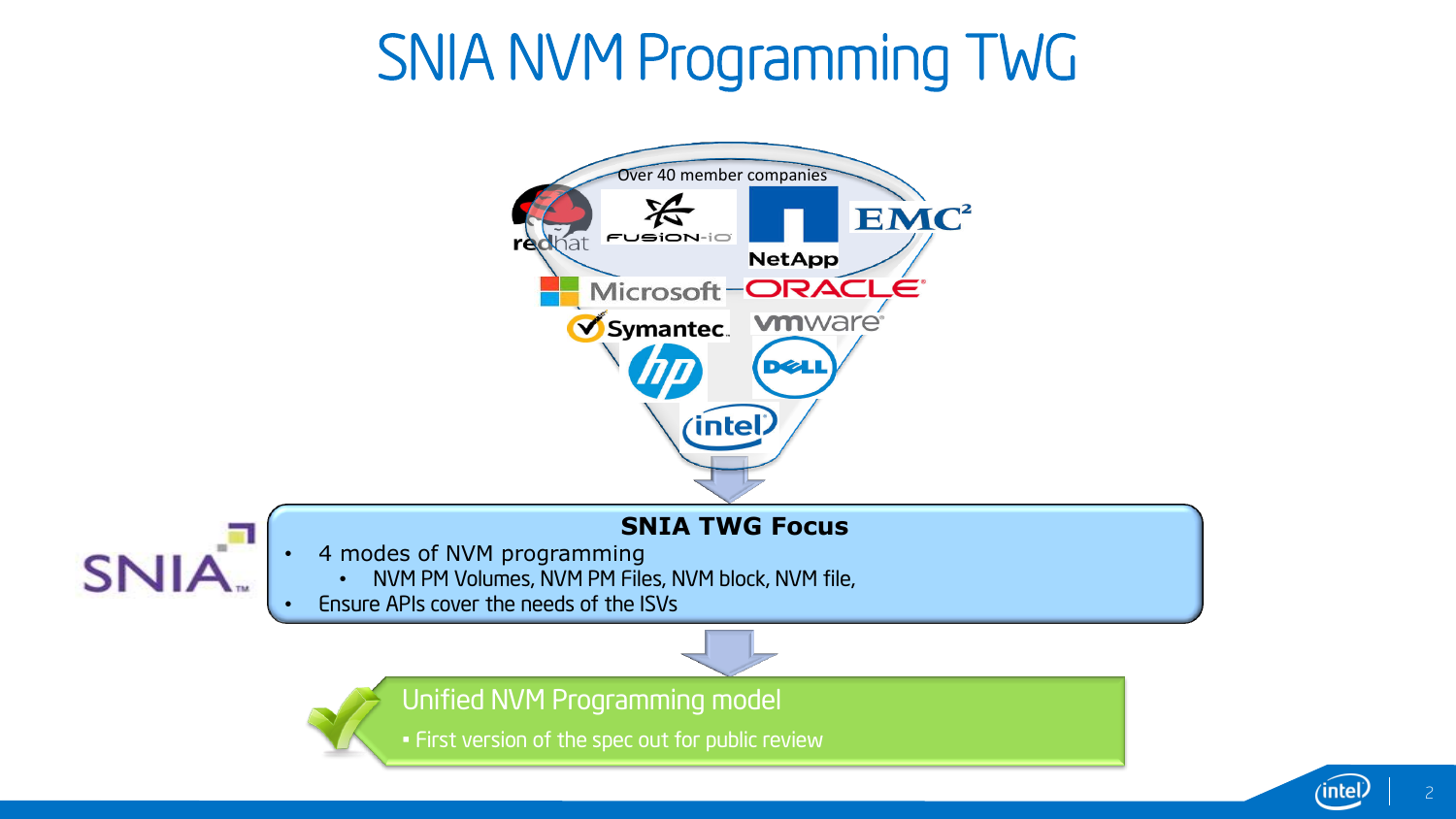### The NVM Software Stack

App to SSD IO Read Latency (QD=1, 4KB)



3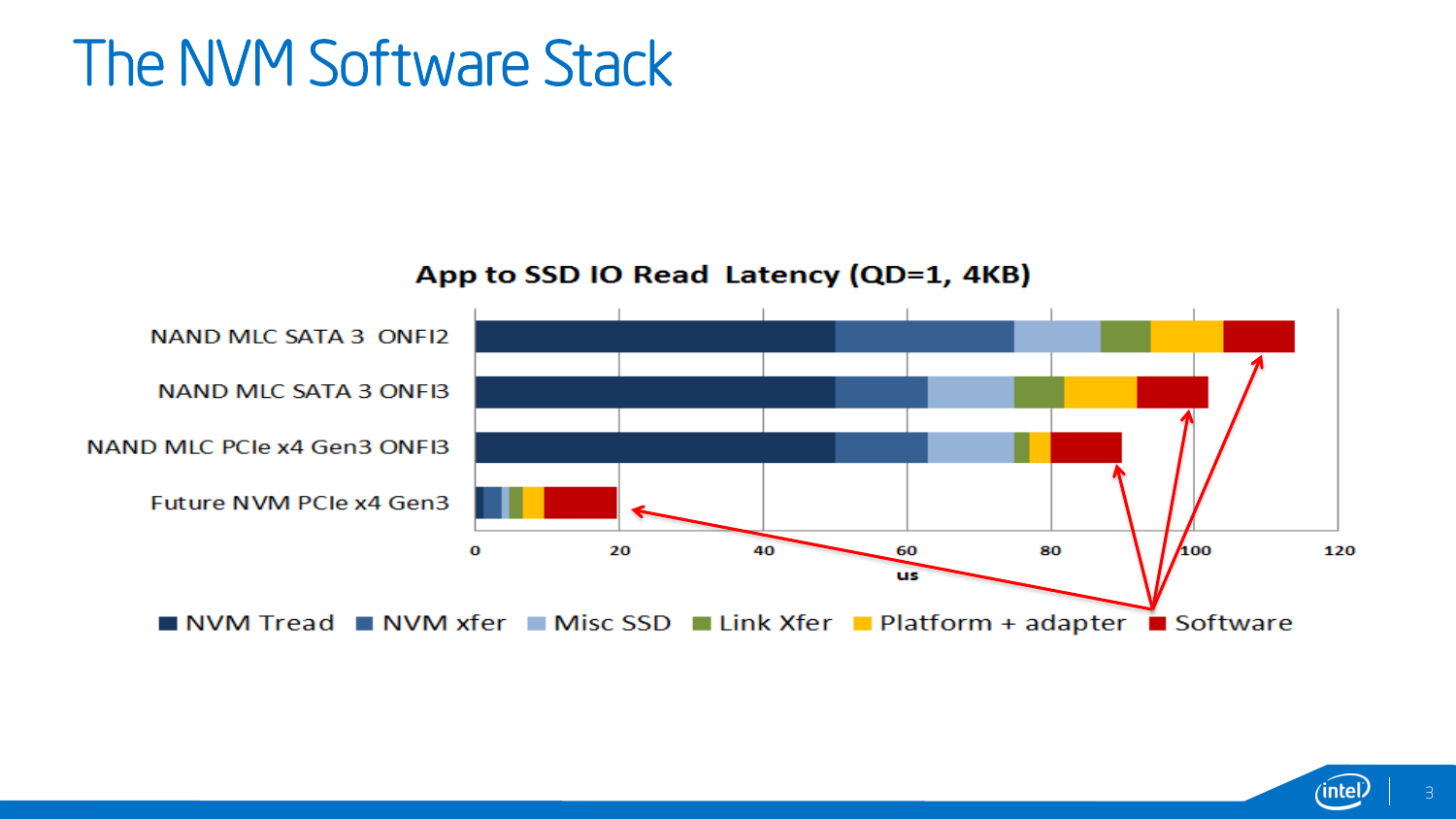### Building on the Basic PM Model

• NVM.PM.FILE programming model "surfaces" PM to application

- Still somewhat raw at that point
- **Build on it with additional libraries**
- May eventually turn into language extensions



4

ïnte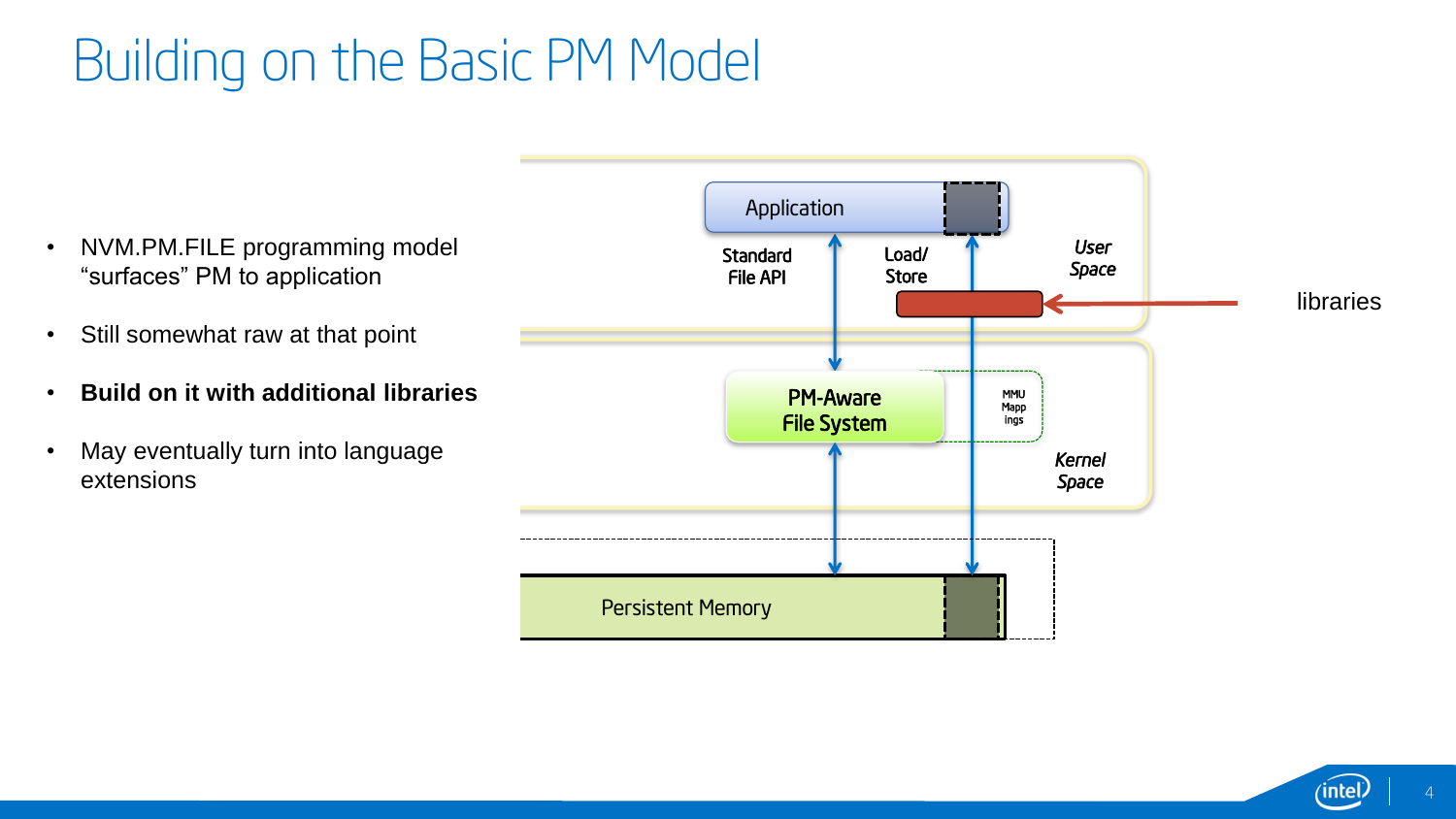## NVM Library Modes

#### PMEMTRN: Persistent Memory Transactional

- **Malloc broken into steps to make transactional**
- **Interruption-safe transactions for PM**
- NVML routines all start with pmemtrn\_ prefix

#### PMEMBLK: Persistent Memory carved into blocks

- Pool is divided up into a specific chunk size
- **Single block writes to the pool are atomic**
- NVML routines all start with pmemblk\_ prefix

### VMEM: Volatile Memory Allocator

- Use PM as volatile memory via malloc/free-like calls
- **Leverage capacity**
- **•** Don't bother flushing for durability
- **Pool "resets" on application restart**
- NVML routines all start with vmem\_ prefix

PMEMLOG: Log file (append-mostly)

- **EXECOMMON USE CASE, write mostly**
- **Append operation very cheap**
- Read through (for log shipping) also optimized
- NVML routines all start with pmemlog\_ prefix

5